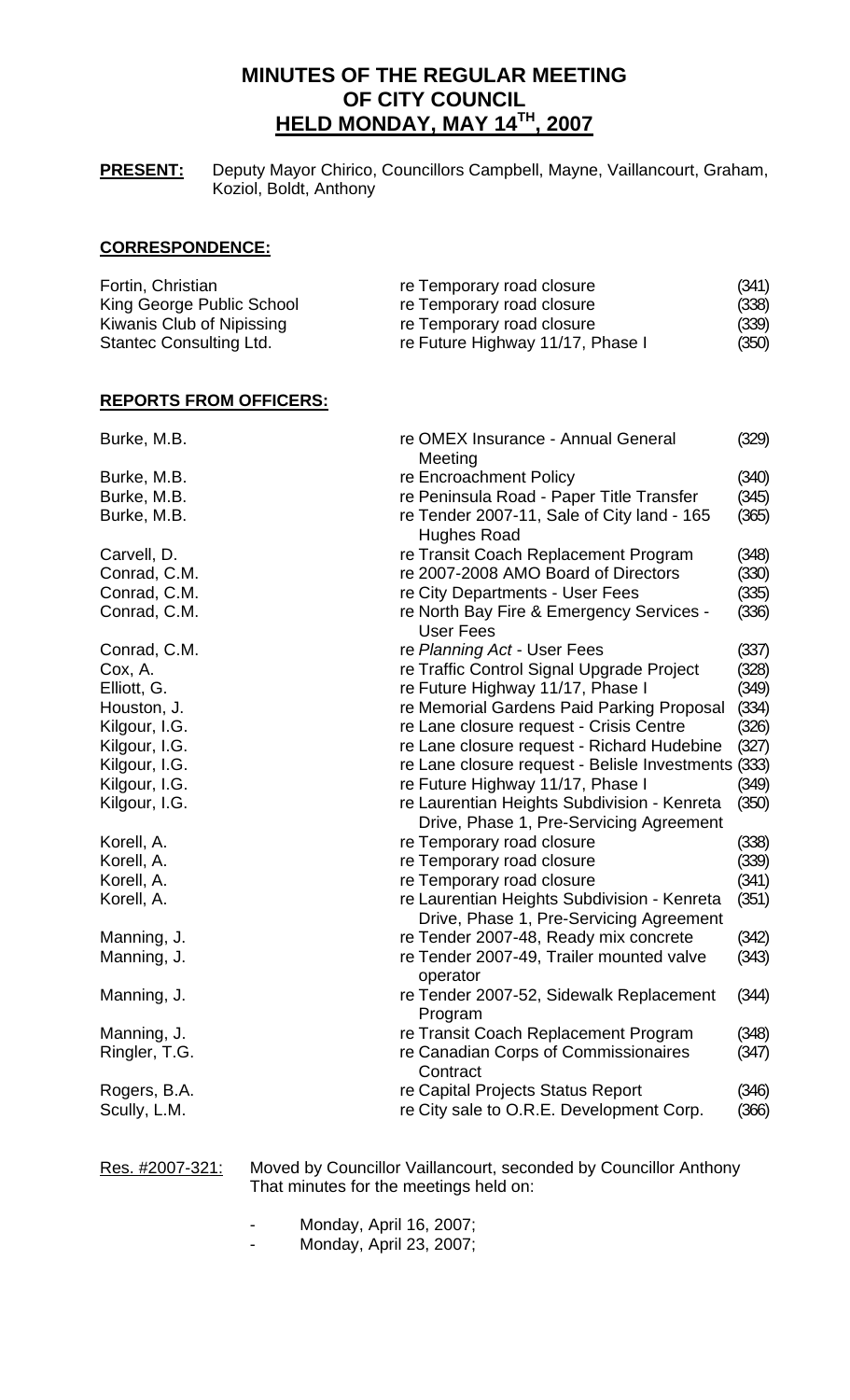Monday, May 7, 2007

be adopted as presented.

## "CARRIED"

Res. #2007-322: Moved by Councillor Vaillancourt, seconded by Councillor Anthony That minutes for the closed meetings held on:

- Monday, April 30, 2007; and
- Monday, May 7, 2007

be adopted as presented.

## "CARRIED"

Res. #2007-323: Moved by Councillor Anthony, seconded by Councillor Boldt That Community Services Committee Report No. 2007-12 relating to:

Extraction of aggregate at Black Forest Park

be adopted as presented.

"CARRIED"

## **COMMUNITY SERVICES COMMITTEE REPORT NO. 2007-12**

May 14, 2007

TO THE COUNCIL OF THE CORPORATION OF THE CITY OF NORTH BAY

Your Worship and Councillors:

The Community Services Committee presents Report No. 2007-12 and recommends:

1. That the request dated September 5, 2006 from Fudge & Associates to extract aggregate from the Black Forest Park be noted and filed.

All of which is respectfully submitted.

 ASSENTS DISSENTS ANTHONY BOLDT

## Res. #2007-324: Moved by Councillor Anthony, seconded by Councillor Boldt That Community Services Committee Report No. 2007-13 relating to:

Rezoning application for Valerie & Murray Norman, Airport Road

be adopted as presented.

"CARRIED"

## **COMMUNITY SERVICES COMMITTEE REPORT NO. 2007-13**

May 14, 2007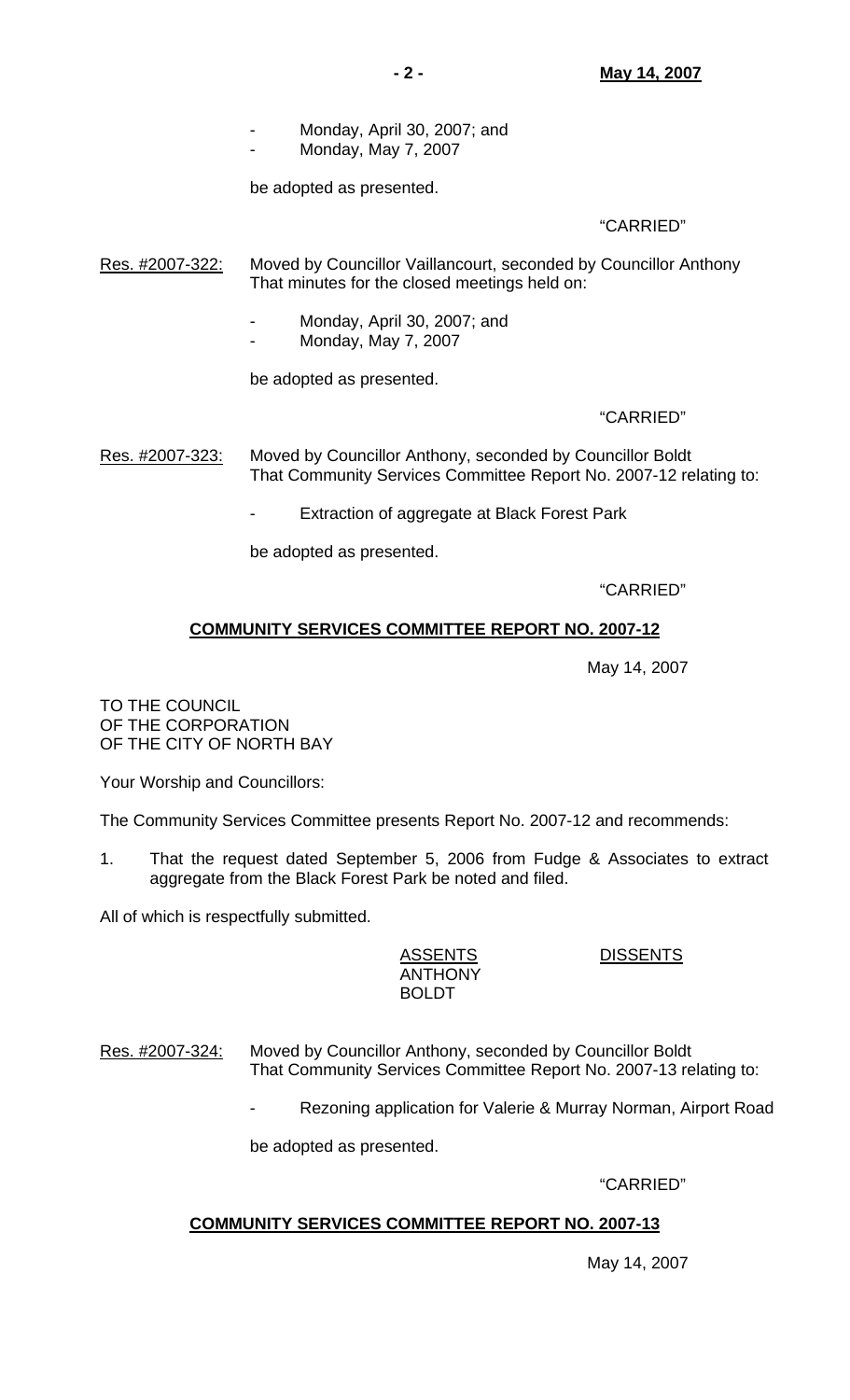TO THE COUNCIL OF THE CORPORATION OF THE CITY OF NORTH BAY

Your Worship and Councillors:

The Community Services Committee presents Report No. 2007-13 and recommends:

- 1. That a) the proposed Zoning By-Law Amendment by Valerie & Murray Norman for Part Lot 18, Concessions B (Airport Road) on a portion of the property be rezoned from a "Residential Holding (RH)" zone to a "Residential First Density (R1)" zone with the remaining portion being rezoned from a "Residential First Density (R1)" zone to a "Residential Holding (RH)" zone, be approved; and
	- b) the by-law receive three (3) readings at the Regular Meeting of Council on May 14, 2007.

All of which is respectfully submitted.

 ASSENTS DISSENTS ANTHONY BOLDT

Res. #2007-325: Moved by Councillor Anthony, seconded by Councillor Boldt That Community Services Committee Report No. 2007-14 relating to:

Rezoning application for Crisis Centre, Second Avenue West

be adopted as presented.

"CARRIED"

## **COMMUNITY SERVICES COMMITTEE REPORT NO. 2007-14**

May 14, 2007

TO THE COUNCIL OF THE CORPORATION OF THE CITY OF NORTH BAY

Your Worship and Councillors:

The Community Services Committee presents Report No. 2007-14 and recommends:

- 1. That a) the proposed Zoning By-Law Amendment by the Crisis Centre North Bay to rezone the former Canadian National Railway Station and an abutting parcel of land, being Plan 59, Lots 32 to 36, Lots D to H, Part Lots 31 and C, Registered Plan 36R-11282, Parts 1 to 9, Registered Plan 36R-10252, Parts 1 to 6, Plan 59, Lot 19, Registered Plan 36R-10245, Part 1 (Second Avenue West), from a "Railway MR)" zone, a "Residential Third Density (R3)" zone and a "Residential Fifth Density (R5)" zone to a "General Commercial Outer Core (C2)" zone be approved; and
	- b) the subject property be placed under Site Plan Control pursuant to Section 41 of the *Planning Act*, R.S.O., 1990 as amended, in order to regulate lot grading, parking, lighting, drainage, servicing and stormwater management.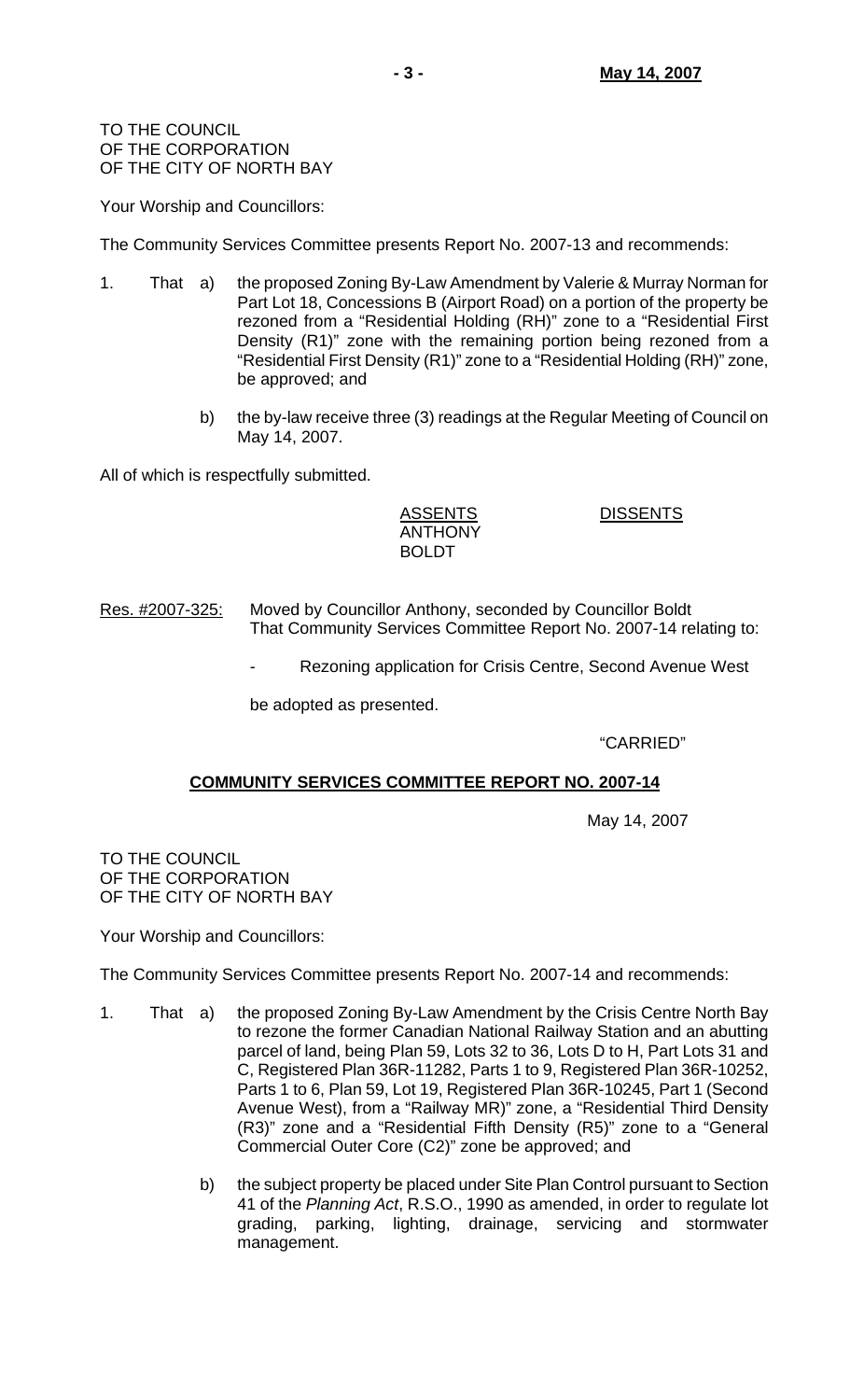All of which is respectfully submitted.

| <b>ASSENTS</b> | <b>DISSENTS</b> |
|----------------|-----------------|
| <b>ANTHONY</b> |                 |
| <b>BOLDT</b>   |                 |

Res. #2007-326: Moved by Councillor Campbell, seconded by Councillor Mayne That 1) the application by the Crisis Centre to close a laneway abutting Plan 59, Lot 19 RP 36R-10245, Part 1, Plan 59, Lots 32 to 36 and Lots D to H, Part Lots 31, and C and RP 36R-11282, Parts 1 to 9, RP 36R-10252, Parts 1 to 6 NTE, be approved;

- 2) the closure of the laneway be subject to the granting of any required easements; and
- 3) the Chief Administrative Officer be authorized by Council to initiate normal closure procedures for the subject laneway.

## "CARRIED"

Res. #2007-327: Moved by Councillor Campbell, seconded by Councillor Mayne That 1) the application by Richard Hudebine to close a laneway abutting Pt. Lot 711, Lots 709-712, 716-717, be approved;

- 2) the closure of the laneway be subject to the granting of any required easements; and
- 3) the Chief Administrative Officer be authorized by Council to initiate normal closure procedures for the subject laneway.

## "CARRIED"

Res. #2007-328: Moved by Councillor Koziol, seconded by Councillor Graham

- That 1) a Capital Expenditure By-Law be prepared for the consideration of City Council to authorize the Traffic Control Signal Upgrade Project, being 2007 Project Line No. 51, at a net debenture cost of \$100,000.00; and
	- 2) individual reports may be provided to City Council with respect to the various components of this project.

## "CARRIED"

Res. #2007-329: Moved by Councillor Campbell, seconded by Councillor Mayne That Council approve the proposed amendment to the reciprocal agreement and that Council appoint the City Solicitor to represent the City at the OMEX Annual General Meeting.

## "CARRIED"

Res. #2007-330: Moved by Councillor Campbell, seconded by Councillor Mayne That The Corporation of the City of North Bay nominate Councillor Mac Bain for election to the 2007-2008 Board of Directors for the Association of Municipalities of Ontario, Northern Caucus.

## "CARRIED"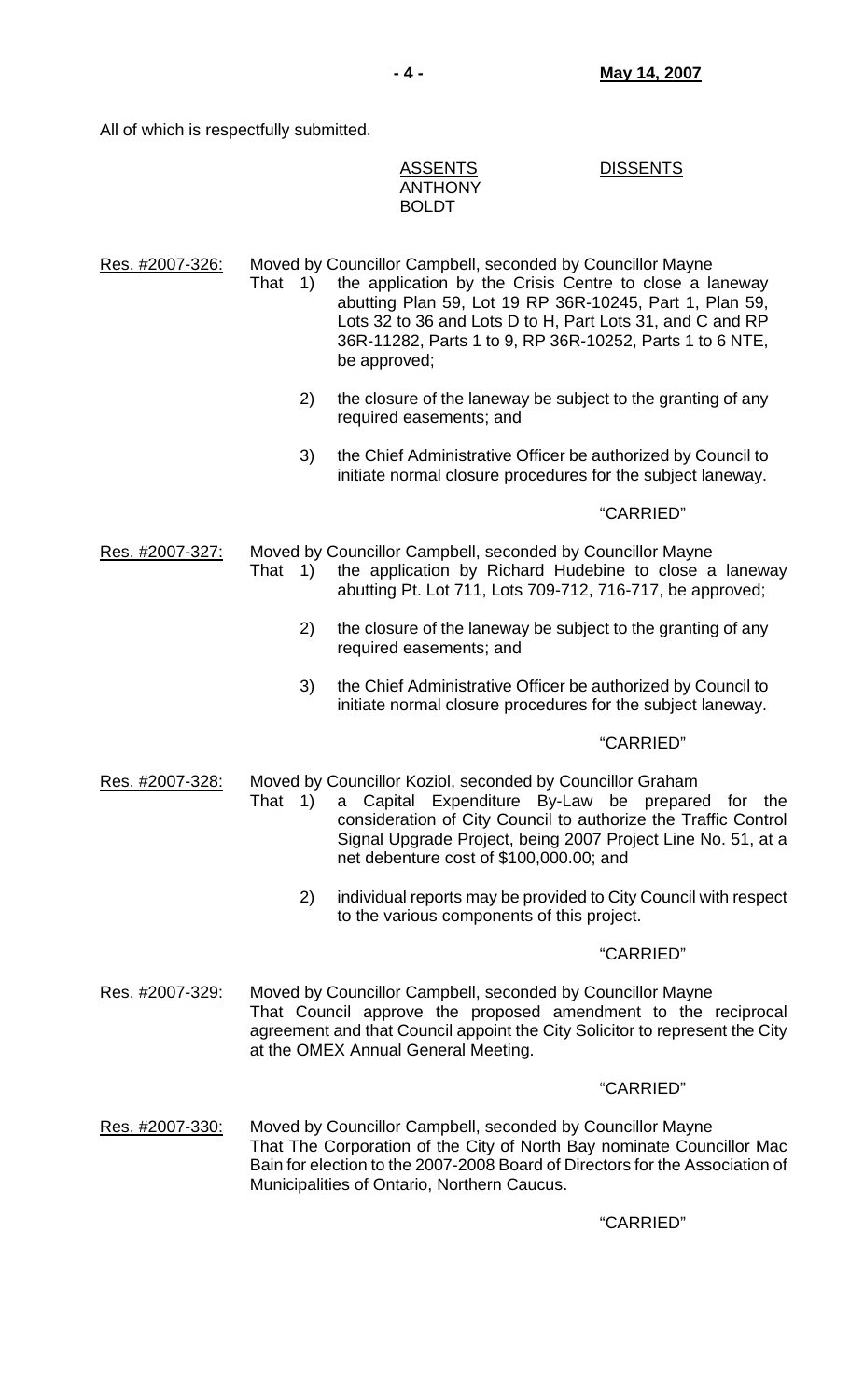Res. #2007-331: Moved by Councillor Campbell, seconded by Councillor Mayne That accounts for Royal Bank totalling \$1,454.08 for March 2007 be approved.

## "CARRIED"

Councillor Chirico declared a conflict of interest on the above matter as he is employed by the Royal Bank.

Res. #2007-332: Moved by Councillor Campbell, seconded by Councillor Mayne That accounts totalling \$9,027,151.36 for March 2007 be approved.

## "CARRIED"

- Res. #2007-333: Moved by Councillor Campbell, seconded by Councillor Mayne
	- That 1) the application by Belisle Investments Ltd. to close a laneway abutting Lots 481-485 and Lots 474-478, Plan M-189, be approved;
		- 2) the closure of the laneway be subject to the granting of any required easements; and
		- 3) the Chief Administrative Officer be authorized by Council to initiate normal closure procedures for the subject laneway.

## "CARRIED"

Res. #2007-334: Moved by Councillor Anthony, seconded by Councillor Boldt That the City provide up to 20 paid parking spaces to the schools and/or organizations across from the Memorial Gardens parking lot at a monthly fee of \$10.00 per space.

## "CARRIED"

Res. #2007-335: Moved by Councillor Campbell, seconded by Councillor Mayne That Report CORP 2007-60 from Catherine Conrad dated April 30, 2007 relating to User Fees for various City Departments be referred to the General Government Committee for a Public Meeting under the *Municipal Act* on Monday, June 18, 2007.

#### "CARRIED"

Res. #2007-336: Moved by Councillor Campbell, seconded by Councillor Mayne That Report CORP 2007-80 from Catherine Conrad dated April 27, 2007 relating to User Fees for North Bay Fire & Emergency Services be referred to the Community Service Committee for a Public Meeting under the *Municipal Act* on Monday, June 18, 2007.

#### "CARRIED"

Res. #2007-337: Moved by Councillor Anthony, seconded by Councillor Boldt That Report CORP 2007-81 from Catherine Conrad dated April 27, 2007 relating to User Fees for Planning Services be referred to the Community Services Committee for a Public Meeting under the *Planning Act* on Monday, June 18, 2007.

#### "CARRIED"

Res. #2007-338: Moved by Councillor Koziol, seconded by Councillor Graham That the temporary road closure for an Annual Street Fair on Harvey Street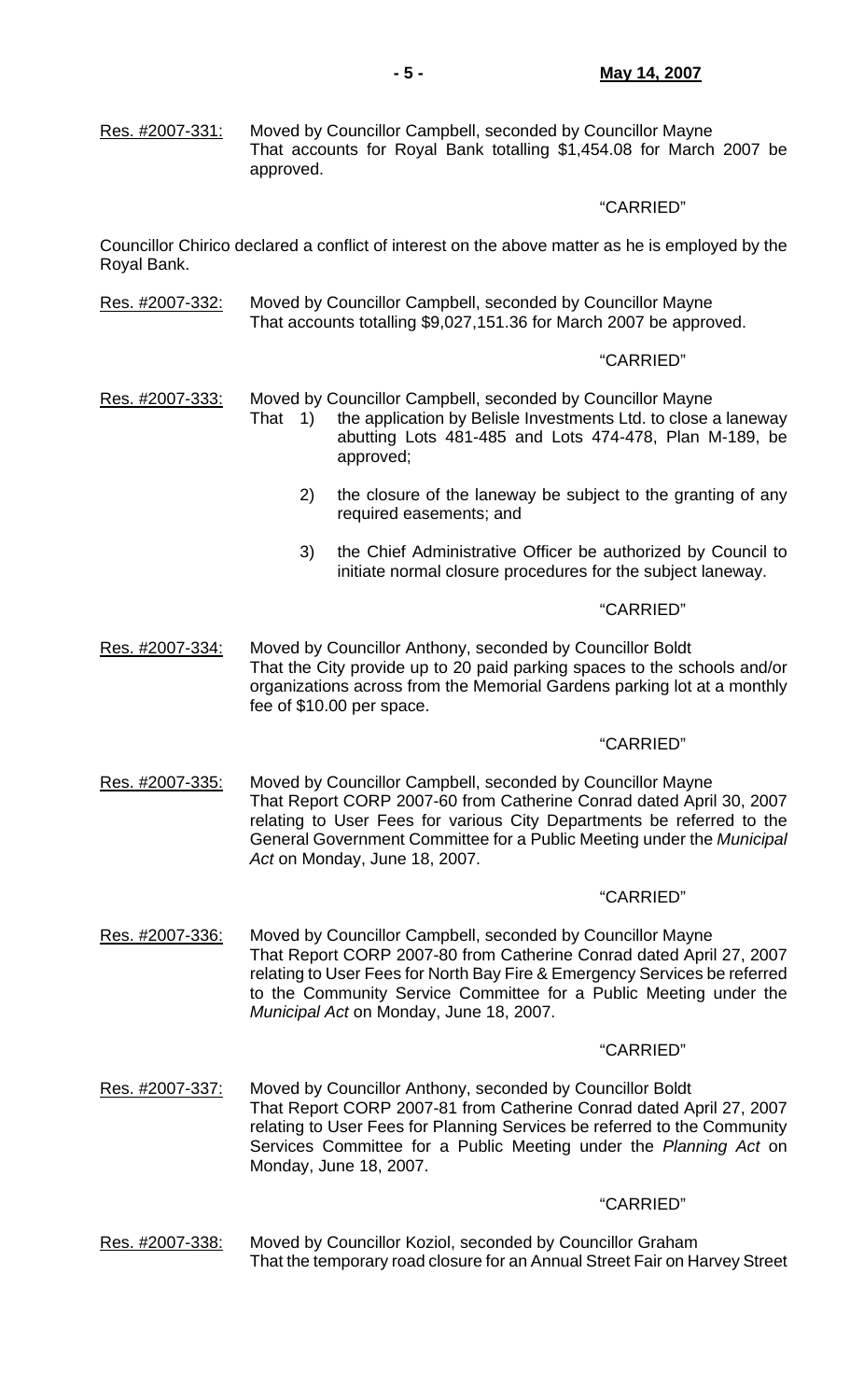from Jane Street to Copeland Street on Saturday, June 9<sup>th</sup>, 2007 from 9:00 a.m. to 3:00 p.m., as requested by the King George Public School be approved.

### "CARRIED"

Res. #2007-339: Moved by Councillor Koziol, seconded by Councillor Graham

- That 1) approval be given to close a portion of Lakeside Drive to vehicular traffic, between the hours of 8:00 a.m. and 1:00 p.m. on Monday, July 2, 2007; and
	- 2) approval be given to partial closure of Lees Road from 9:30 a.m. to 12:00 p.m. on Monday, July 2, 2007.

## "CARRIED"

Res. #2007-340: Moved by Councillor Campbell, seconded by Councillor Mayne That Council approve a by-law to regulate encroachments on City-owned lands and to adopt the Senior Executive Model to delegate approval of Encroachment Agreements to the Chief Administrative Officer.

#### "CARRIED"

Res. #2007-341: Moved by Councillor Koziol, seconded by Councillor Graham That Council approve the request from Patrick 4 Life for a road closure to vehicular traffic on all of Memorial Drive from 9:45 a.m. to 10:30 a.m. on June 8, 2007 and 7:30 a.m. to 9:30 a.m. on June 10, 2007.

#### "CARRIED"

Res. #2007-342: Moved by Councillor Koziol, seconded by Councillor Graham That North Bay City Council approve a contract be awarded to Rainbow Concrete Industries Limited, in the estimated amount of \$116,617.30 (GST extra), for the supply of ready mix concrete on an as and when requested basis from the date of contract to October 1, 2007.

#### "CARRIED"

Res. #2007-343: Moved by Councillor Koziol, seconded by Councillor Graham That North Bay City Council approve a contract be issued to Wamco Group, in the amount of \$68,650.00 (taxes extra), to supply one new trailer mounted valve operator.

#### "CARRIED"

Res. #2007-344: Moved by Councillor Koziol, seconded by Councillor Graham That North Bay City Council approve a contract be awarded to Battano Construction Ltd., in the estimated amount of \$144,000.00 (GST extra), to replace sidewalks on an as and when requested basis, from the date of contract to October 31, 2007.

#### "CARRIED"

Res. #2007-345: Moved by Councillor Koziol, seconded by Councillor Graham That Council accept the transfer of that part of Peninsula Road designated as Part 1, Plan 36R-12231, subject to a Site Plan Control Agreement satisfactory to the City Solicitor and the Manager of Planning Services, to reflect that the parcel created is not and will not be a building lot.

## "CARRIED"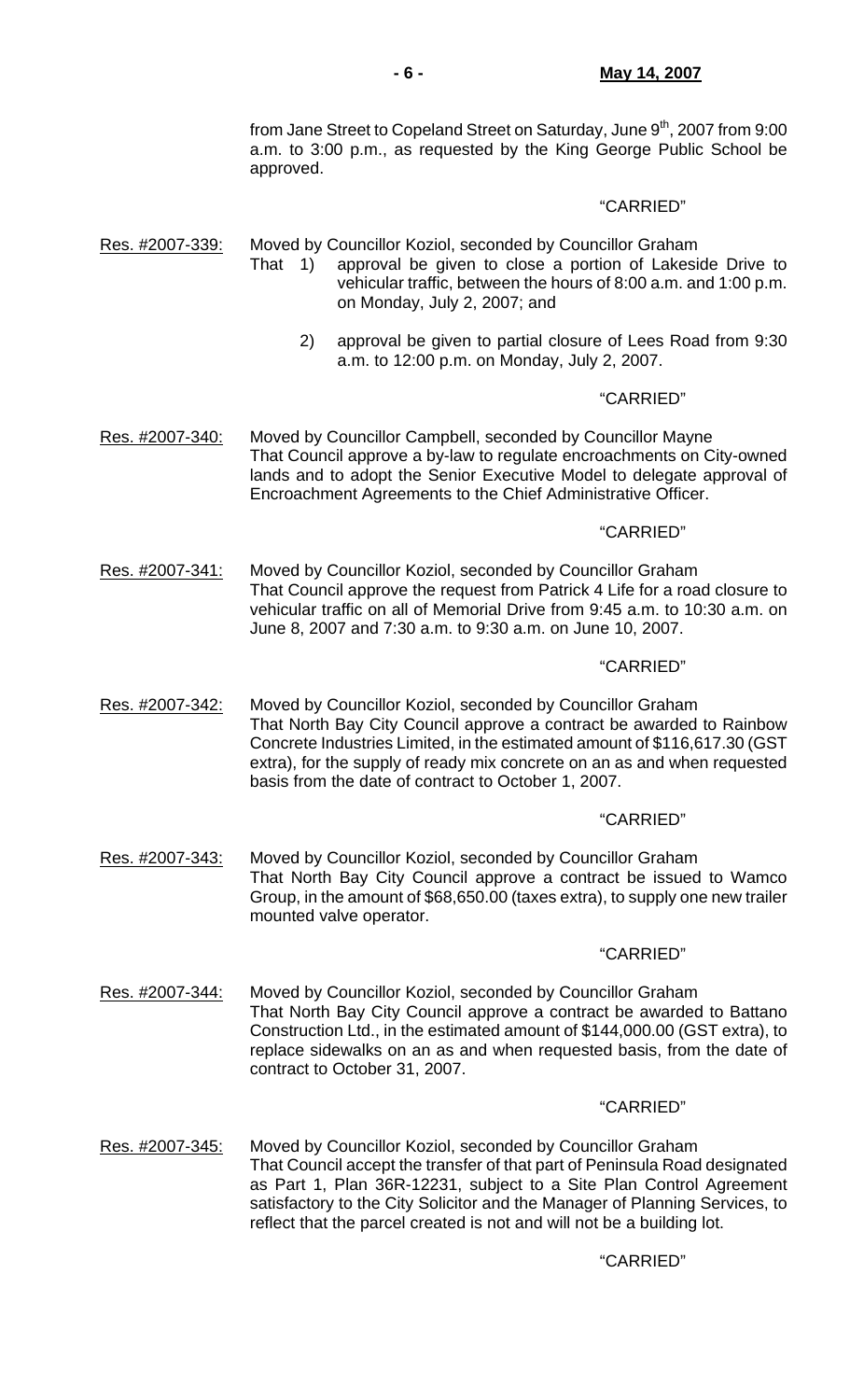Res. #2007-346: Moved by Councillor Campbell, seconded by Councillor Mayne That 1) the Capital Project Status Report - December 2006 - March

- 2007, Report No. CORP 2007-82 from the Chief Financial Officer be received;
	- 2) the 16 projects listed on Appendix "A" attached to Report No. CORP 2007-82 be closed and that the surplus balance of \$14,597 be transferred as follows: \$11,952 to the Completed Capital Works Reserve Fund and \$2,645 to the Water and Sanitary Sewer Capital Works Reserve Fund;
	- 3) the 18 projects listed on Appendix "B" attached to Report No. CORP 2007-82 be closed and that the surplus balance of \$878,898 be transferred to other open Capital Projects as noted on Appendix "B"; and
	- 4) the three (3) Systems Technology Projects listed on Appendix "C" attached to Report No. CORP 2007-82 be closed and that the surplus balance of \$358,136 be transferred to a Systems Technology Reserve Fund. The Chief Financial Officer is authorized to transfer up to \$609,500 from the projects noted on Appendix "C" to Project #2758GG to complete the outstanding systems technology initiatives.

#### "CARRIED"

Res. #2007-347: Moved by Councillor Campbell, seconded by Councillor Mayne That the City of North Bay exercise its option for a three (3) year contract extension with the Canadian Corps of Commissionaires effective June 1, 2007.

## "CARRIED"

Res. #2007-348: Moved by Councillor Anthony, seconded by Councillor Boldt That 1) Council continues to support a Long Term Fleet Replacement Program for North Bay Transit which includes the following:

|  | 2007 | 1 bus                | 1 para-bus   |
|--|------|----------------------|--------------|
|  |      | $\cdot$ 2008 2 buses | 1 para-bus   |
|  | nnnn | $\Omega$ kissas      | A novelation |

- y 2009 2 buses 1 para-bus 2010 2 buses 1 para-bus
- 2) Council authorize the purchase of one (1) conventional transit but in 2007 utilizing the New Transit Procurement initiative established under the guidance of the Ministry of Transportation;
- 3) Council authorize the purchase of one (1) para-transit vehicle in 2007;
- 4) the Chief Financial Officer be authorized to utilize and allocate funds from the Transit Coach Replacement Program for the 2007 purchase of one (1) conventional transit bus and one (1) para-bus; and
- 5) Council authorize the City's Purchasing Department to examine the most effective approach to support the purchase of above noted equipment in 2008, 2009 and 2010.

"CARRIED"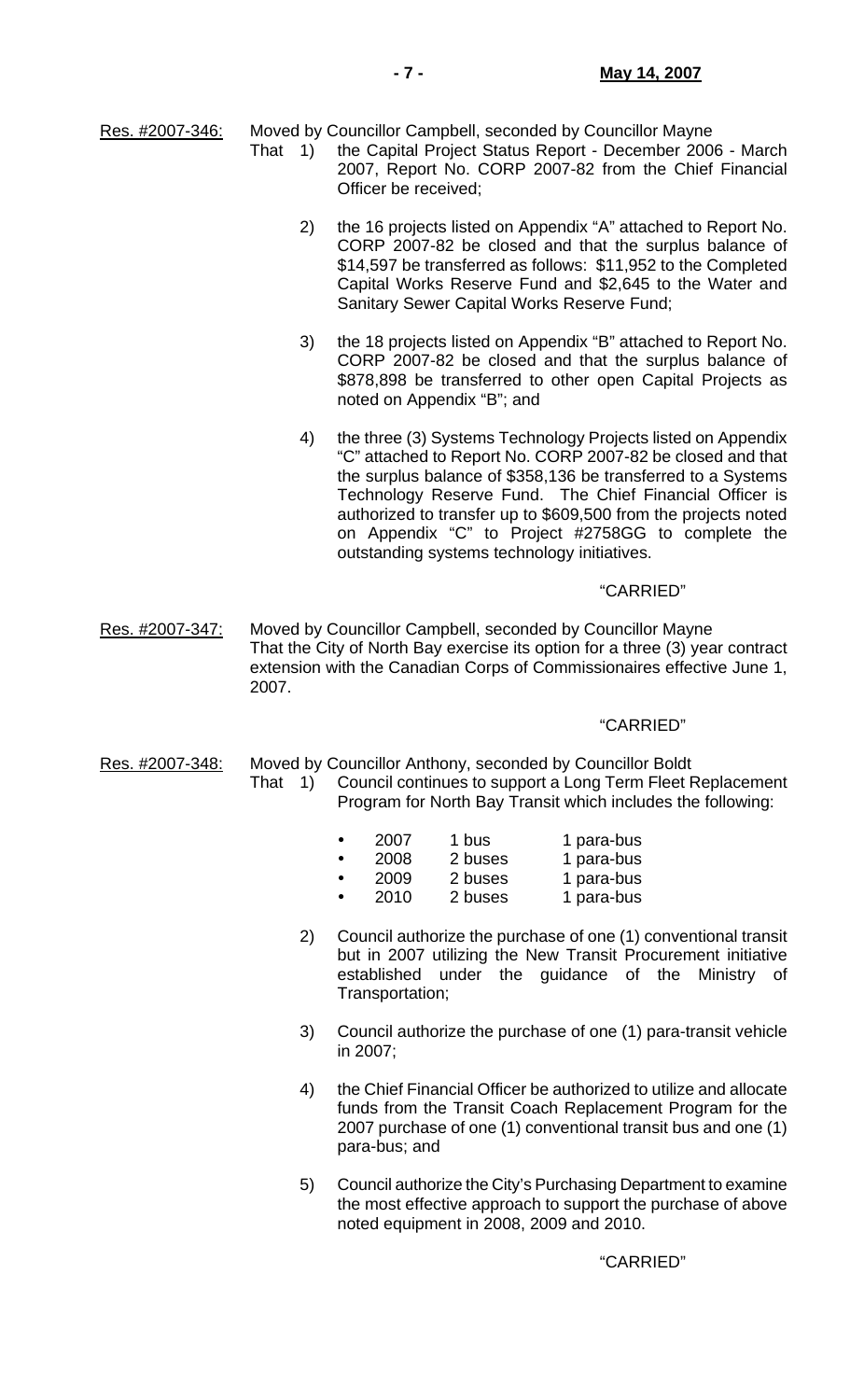Res. #2007-349: Moved by Councillor Graham, seconded by Councillor Vaillancourt That the City of North Bay Council support the "Preferred Plan" (GWP5748- 04-00) for the future Highway 11/17, Phase 1 from O'Brien Street southerly to the Highway 17 Overpass, as presented to Council by the Ministry of Transportation and Stantec Consulting Ltd., on Monday, March 19, 2007 and to the public at a Public Information Centre on March 27, 2007.

## "CARRIED"

Councillor Koziol declared a conflict of interest on the above matter as she own property affected by the "Preferred Plan".

- Res. #2007-350: Moved by Councillor Koziol, seconded by Councillor Graham
	- That 1) the request from Northland Engineering (1987) Limited, on behalf of Laurentian Heights Ltd., to revise the Draft Approval Plan of Subdivision (File No. 48T-93101), as indicated on Northland Engineering Drawing 03-3305DPZ, Revision No. 5, March 26, 2007 be approved;
		- 2) the City enter into a Pre-Servicing Agreement with Laurentian Heights Ltd. in a form satisfactory to the City Solicitor for the installation of underground and above ground services for the Laurentian Heights Subdivision, Kenreta Drive, Phase 1, subject to the conditions outlined in Report No. EEW 2007-02 from the City Engineer; and
		- 3) funding in the amount of \$57,060, plus GST, be made available from the City's Development Charges Reserve Fund to cover the cost of oversizing the trunk sanitary sewer on Kenreta Drive.

## "CARRIED"

Res. #2007:351: Moved by Councillor Campbell, seconded by Councillor Mayne That the following by-law be read a first and second time:

> By-Law No. 2007-108 to stop up and close a port of the Southeast Peninsula Road, Plan M-247 to vehicular traffic only.

## "CARRIED"

Res. #2007-352: Moved by Councillor Campbell, seconded by Councillor Mayne That the following by-laws be read a first and second time:

> By-Law No. 2007-98 to authorize the Parks Trail System Maintenance and Replacement Program.

> By-Law No. 2007-99 to authorize the Parks Waterfront Improvement Program.

> By-Law No. 2007-100 to authorize the Water Treatment Plant and Facilities Maintenance Program.

> By-Law No. 2007-101 to authorize the replacement of parking spaces.

 By-Law No. 2007-102 to authorize the improvements to Oak Street at Marina Point.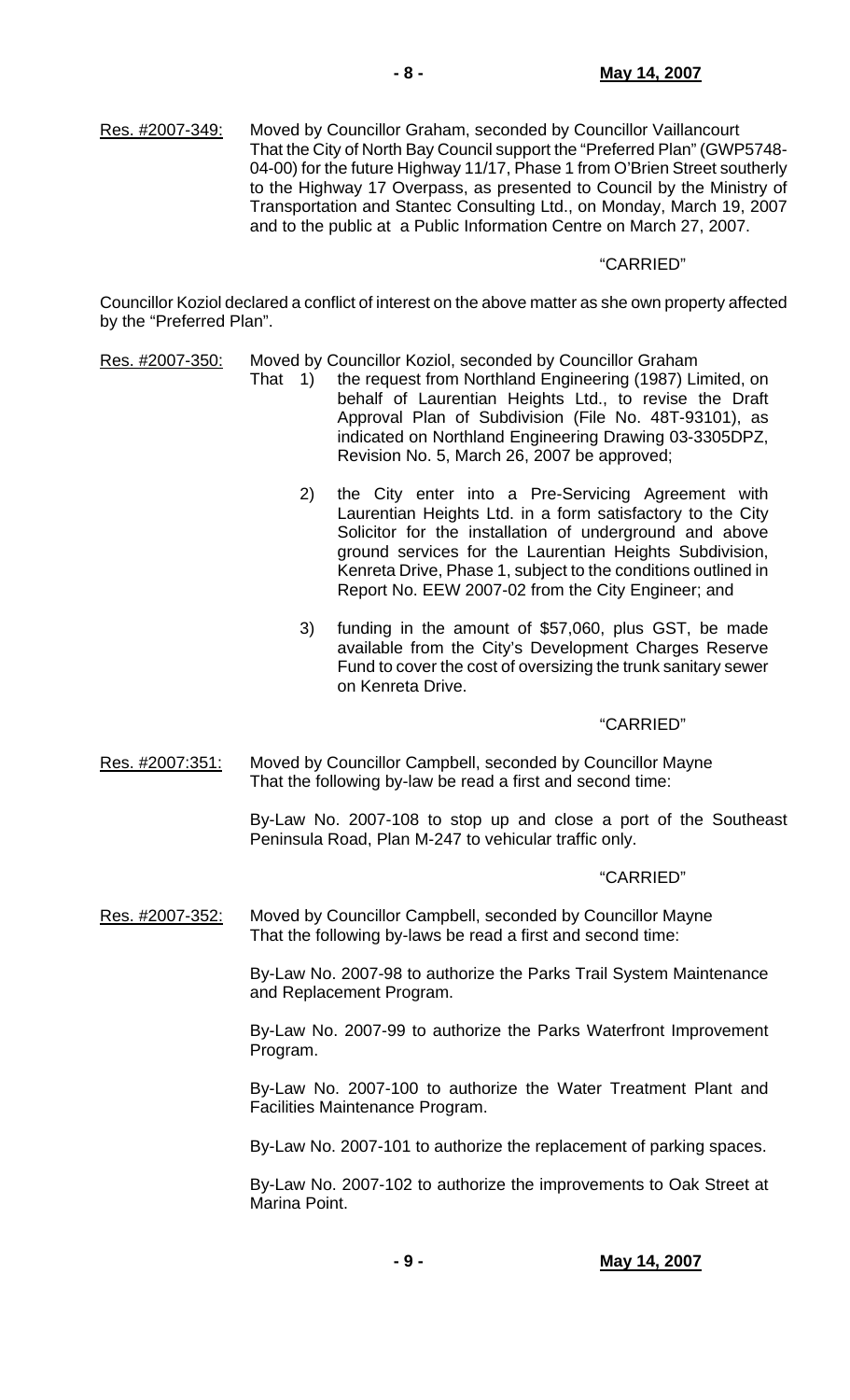By-Law No. 2007-103 to authorize the Water and Sanitary Sewer Capital Project W13 (Oak Street - Foran Street to Fraser Street).

By-Law No. 2007-106 to authorize the altering of Chippewa Street.

 By-Law No. 2007-111 to execute an Agreement with Hay Group Limited relating to Job Evaluation Review of non-union positions.

 By-Law No. 2007-112 to execute an Agreement with Dell relating to the supply of computer hardware.

 By-Law No. 2007-113 to authorize the sale of lands to the Ministry of Transportation (pedestrian overpass).

 By-Law No. 2007-114 to execute an Agreement with Spectrum 2000 Communications Group Inc. relating to a 25 year lease of lands on Tower Drive for a new communications tower.

 By-Law No. 2007-118 to execute an Easement with Her Majesty the Queen in right of the Province of Ontario as represented by the Minister of Transportation relating to an aerial pedestrian walkway bridge over Highway 11.

### "CARRIED"

Res. #2007-353: Moved by Councillor Campbell, seconded by Councillor Mayne That the following by-laws be read a third time and passed:

> By-Law No. 2007-98 to authorize the Parks Trail System Maintenance and Replacement Program.

> By-Law No. 2007-99 to authorize the Parks Waterfront Improvement Program.

> By-Law No. 2007-100 to authorize the Water Treatment Plant and Facilities Maintenance Program.

> By-Law No. 2007-101 to authorize the replacement of parking spaces.

 By-Law No. 2007-102 to authorize the improvements to Oak Street at Marina Point.

 By-Law No. 2007-103 to authorize the Water and Sanitary Sewer Capital Project W13 (Oak Street - Foran Street to Fraser Street).

By-Law No. 2007-106 to authorize the altering of Chippewa Street.

 By-Law No. 2007-111 to execute an Agreement with Hay Group Limited relating to Job Evaluation Review of non-union positions.

 By-Law No. 2007-112 to execute an Agreement with Dell relating to the supply of computer hardware.

 By-Law No. 2007-113 to authorize the sale of lands to the Ministry of Transportation (pedestrian overpass).

 By-Law No. 2007-114 to execute an Agreement with Spectrum 2000 Communications Group Inc. relating to a 25 year lease of lands on Tower Drive for a new communications tower.

**- 10 - May 14, 2007**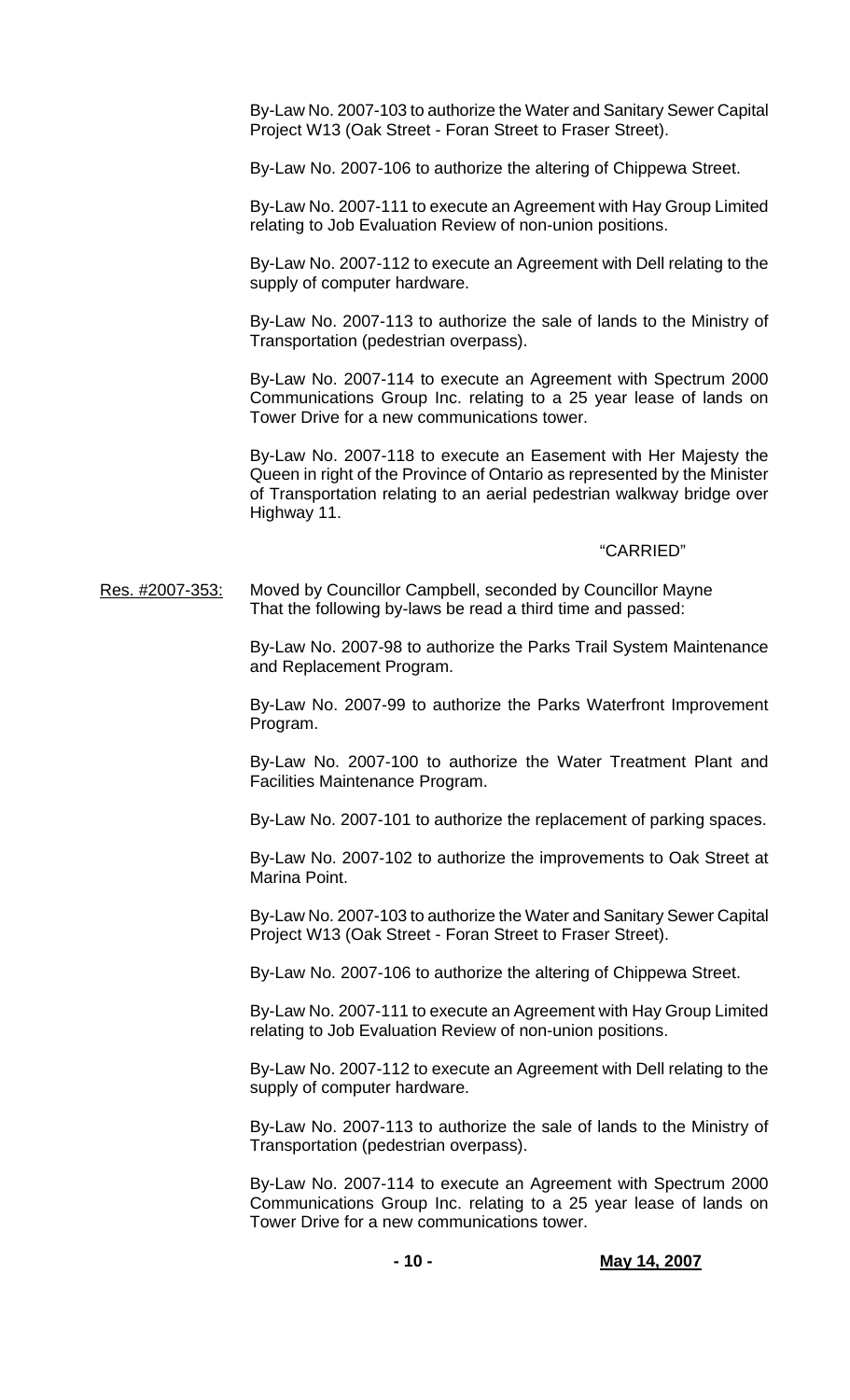By-Law No. 2007-118 to execute an Easement with Her Majesty the Queen in right of the Province of Ontario as represented by the Minister of Transportation relating to an aerial pedestrian walkway bridge over Highway 11.

## "CARRIED"

Res. #2007-354: Moved by Councillor Anthony, seconded by Councillor Boldt That the following by-laws be read a first and second time:

> By-Law No. 2007-93 to designate a Site Plan Control Area on certain lands on Second Avenue West (Crisis Centre).

> By-Law No. 2007-107 to execute an Agreement with 2 Pizza and Wings o/a Marco Concession & Food Catering for concession services at the Transit Terminal.

> By-Law No. 2007-108 to rezone certain lands on Airport Road (Murray & Valerie Norman).

## "CARRIED"

Res. #2007-355: Moved by Councillor Anthony, seconded by Councillor Boldt That the following by-laws be read a third time and passed:

> By-Law No. 2007-93 to designate a Site Plan Control Area on certain lands on Second Avenue West (Crisis Centre).

> By-Law No. 2007-107 to execute an Agreement with 2 Pizza and Wings o/a Marco Concession & Food Catering for concession services at the Transit Terminal.

> By-Law No. 2007-108 to rezone certain lands on Airport Road (Murray & Valerie Norman).

## "CARRIED"

Res. #2007-356: Moved by Councillor Anthony, seconded by Councillor Boldt That the following by-law be read a third time and passed:

> By-Law No. 2007-97 to amend Zoning By-Law No. 28-80 to implement changes to the policies and regulations (General Review & Update).

## "CARRIED"

Res. #2007-357: Moved by Councillor Anthony, seconded by Councillor Boldt That the following by-law be read a first and second time:

> By-Law No. 2007-92 to rezone certain lands on Second Avenue West (Crisis Centre).

#### "CARRIED"

Res. #2007-358: Moved by Councillor Koziol, seconded by Councillor Graham That the following by-laws be read a first and second time:

> By-Law No. 2007-105 to execute an Agreement with the Federation of Canadian Municipalities relating to the Merrick Landfill Gas Utilization Study.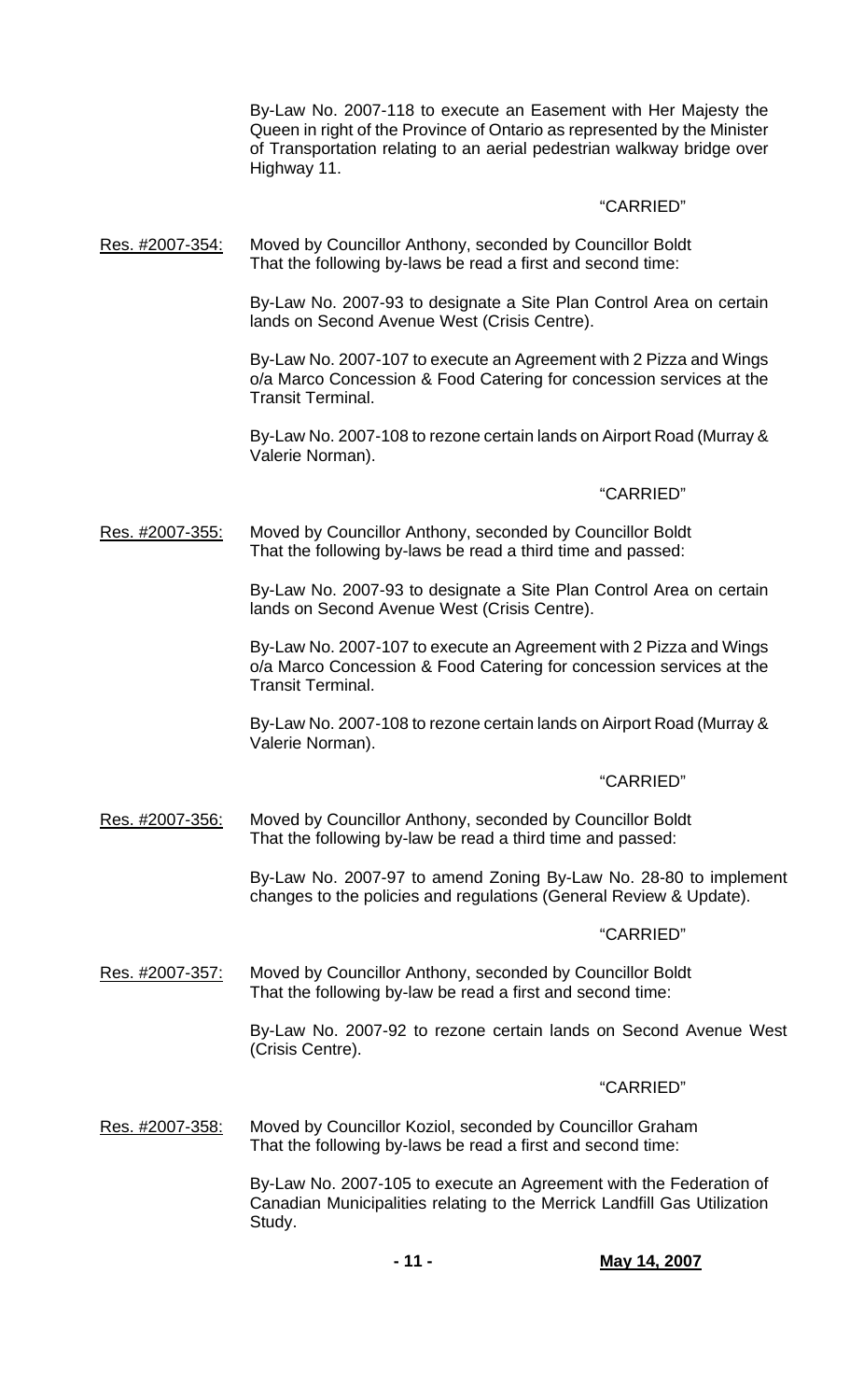By-Law No. 2007-110 to execute an Agreement with LaCroix Construction Co. relating to the removal of the CN trestles and embankments (Ferguson Street and Wyld Street crossings).

## "CARRIED"

Res. #2007-359: Moved by Councillor Koziol, seconded by Councillor Graham That the following by-laws be read a third time and passed:

> By-Law No. 2007-105 to execute an Agreement with the Federation of Canadian Municipalities relating to the Merrick Landfill Gas Utilization Study.

> By-Law No. 2007-110 to execute an Agreement with LaCroix Construction Co. relating to the removal of the CN trestles and embankments (Ferguson Street and Wyld Street crossings).

### "CARRIED"

Res. #2007-360: Moved by Councillor Koziol, seconded by Councillor Graham That the following by-law be read a first and second time:

> By-Law No. 2007-120 to execute a Pre-Servicing Agreement with Laurentian Heights Limited relating to Kenreta Drive Subdivision - Phase 1.

### "CARRIED"

Res. #2007-361: Moved by Councillor Koziol, seconded by Councillor Graham That the following by-law be read a third time and passed:

> By-Law No. 2007-120 to execute a Pre-Servicing Agreement with Laurentian Heights Limited relating to Kenreta Drive Subdivision - Phase 1.

## "CARRIED"

Res. #2007-362: Moved by Councillor Vaillancourt, seconded by Councillor Graham That "Casual Wear Months" be in effect from Tuesday, May 22, 2007 until Monday, September 3, 2007 inclusive.

#### "CARRIED"

Res. #2007-363: Moved by Councillor Campbell, seconded by Councillor Mayne That Council adjourn in-camera at 8:10 p.m. to discuss proposed or pending acquisition or disposal of land by the municipality or local board.

#### "CARRIED"

Res. #2007-364: Moved by Councillor Campbell, seconded by Councillor Mayne That Council reconvene at 8:21 p.m.

#### "CARRIED"

Res. #2007-365: Moved by Councillor Campbell, seconded by Councillor Mayne That North Bay City Council approve the bid negotiated, after the tender process, from Neil & Wendy Luxton, in the amount of \$38,000.00 (GST extra), be accepted to the sale of vacant City owned land described as Part of REM PCL 9388 Nipissing, Parts 1 & 3, Plan 36R-11960. The municipal address is 165 Hughes Road.

## "CARRIED" **- 12 - May 14, 2007**